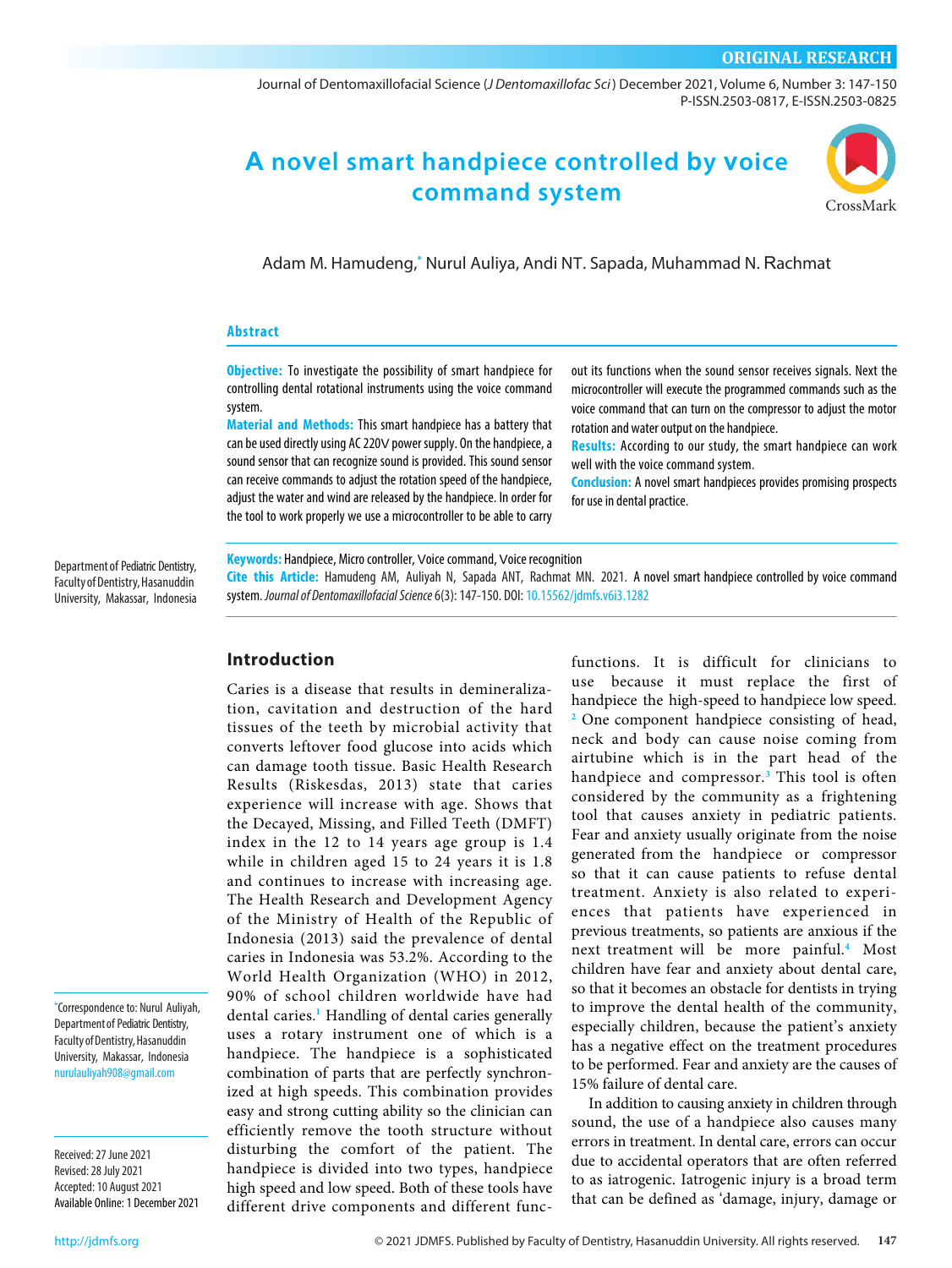interference resulting from doctors' activities. Iatrogenic injuries resulting from accidental or wrong treatment, or may be the result of treatment by a therapist. Iatrogenic dental care can cause injury to either a tooth or periodontium or both. Some examples of reports of cases of iatrogenic teeth have been published in the literature. Also, many produce periodontal defects. Retained black stitches, rubber dam caught, contact stomatitis for resins polymerize themselves when used directly in the oral cavity, and root perforations that occur frequently during preparation.**<sup>6</sup>** During dental and periodontal treatment, various instrume[nt](#page-3-0)s, namely rotary instruments or vibrating hand, electrosurgical units, and lasers come into contact with the oral cavity, and improper use or this application can result in trauma to the gingivallesion.**<sup>7</sup>** When a doctor or other health worker tries to cure or alleviate or treat a patient's health problems, it will produce psychological and functional disorders, diseases and other disorders so this is what is meant by iatrogenic. Procedural errors can be avoided by a doctor by relying on his knowledge, intuition, and patience during treatment.**<sup>8</sup>**

Handling of iatrogenic anxiet[y a](#page-3-0)nd errors is one of the efforts to improve dental and oral health in the community, especially in areas with low levels of health. In improving the health of people in remote areas it is important that there is equal distribution of human resources and equipment. However, the availability of tools is still limited, especially the handpiece which is still very minimal for [rem](#page-3-0)ote areas due to expensive, heavy equipment and difficult to reach geographical conditions. The challenges in implementing UHC in Asia varied greatly and the side was not ready supply, which included the availability of infrastructure, equipment, essential drugs, and human resources (HR). In addition, the competence of HR itself is still an obstacle.**9,10**

Based on the background above, the compiler made a new innovation on the rotating dentistry instrument that could reduce the above problems by making smart handpiece: Control of dentistry play instruments using the voice command system. Handpiece with a low noise level and devices portable so that it is cheaper and more efficient and can overcome the above problems. Smart handpiece also presents a new innovation in the form of combining two handpieces namely high and low speed in one device so that it no longer makes it difficult for dentists to use them.

The purpose of making this tool: know the design of the smart handpiece control of rotating dental instruments using the voice command system; knowing the working mechanism of the smart handpiece control of rotating dental instruments

instruments using the voice command system; knowing the working mechanism of the smart handpiece control of rotating dental instruments using the voice command system; knowing the advantages of the smart handpiece control of rotational dentistry instruments using the voice command system.

#### **Material and Methods**

The making and testing of tools was carried out in th[e Gowa](#page-2-0) Engineering Faculty Control and Instrumentation Laboratory (LSKI) and carried out for 5 months. Tools and materials needed to realize this idea are Microcontroller Atmega-2560 from Micro[chip \(US](#page-2-0)), Sound Sensor voice Recognition v3.0 from Elechouse (shen zhen,China), Air Pressure Sensor from NXP (Hong kong), Mini Air Compressor from Wipro tools (Indonesia), Handpiece (c[heck you](#page-2-0)r handpiece brand), Selenoid valve from Airtac (Japan) and raw materials from local products.

Smart handpiece Specifications: Pressure before regulated: 3-6 bar; Regulation pressure: 1.5-3 bar.

Pressure rise time (towards 3 bar): 120s; Device noise: 70dbm; 3-Levels of voice speed control: Low speed (1.5 bar) speed - 7000rpm; Medium speed (2.2 bar) speed - 20000rpm; High speed (3 bar) speed - 30000rpm; 5 liter air storage tank; Can handle 1 handpiece (4 hole type); Working under temperature 150 degrees; Voice command matching time delay: 100ms; Working voltage 210-230v/50Hz; The length of the voice mic cable is 1m, and the length of the handpiece hose is 1.5m; Seven seveable voice commands; Minimum level (volume) of recorded sou[nd](#page-3-0) is 60dbm; Over pressure protection (>6 bar) and over temperature (>150 degrees); Dimension length 300mm, width 400mm, height 250mm.

We design the tool smart handpiece with great attention to the security, benefits and efficiency of the tools that we will design. The design that we made is intended so that the tool smart handpiece can be carried everywhere and easy to use.

This tool smart has a battery that can be recharged or can directly use AC 220 V mains voltage. On the handpiece is given a sound sensor that can recognize the sound. This sound sensor can receive commands to adj[ust](#page-3-0) the rotation speed of the handpiece, adjust the water and wind to be released by the handpiece.

The compressor is used to increase the wind pressure which will be channeled to the handpiece to deliver water out to the nozzle on the handpiece.

In order for the tool to work properly we use a microcontroller to be able to carry out its functions when the so[un](#page-3-0)d sensor signals. The microcontroller will then execute the programmed commands such as a voice command that can turn on the compressor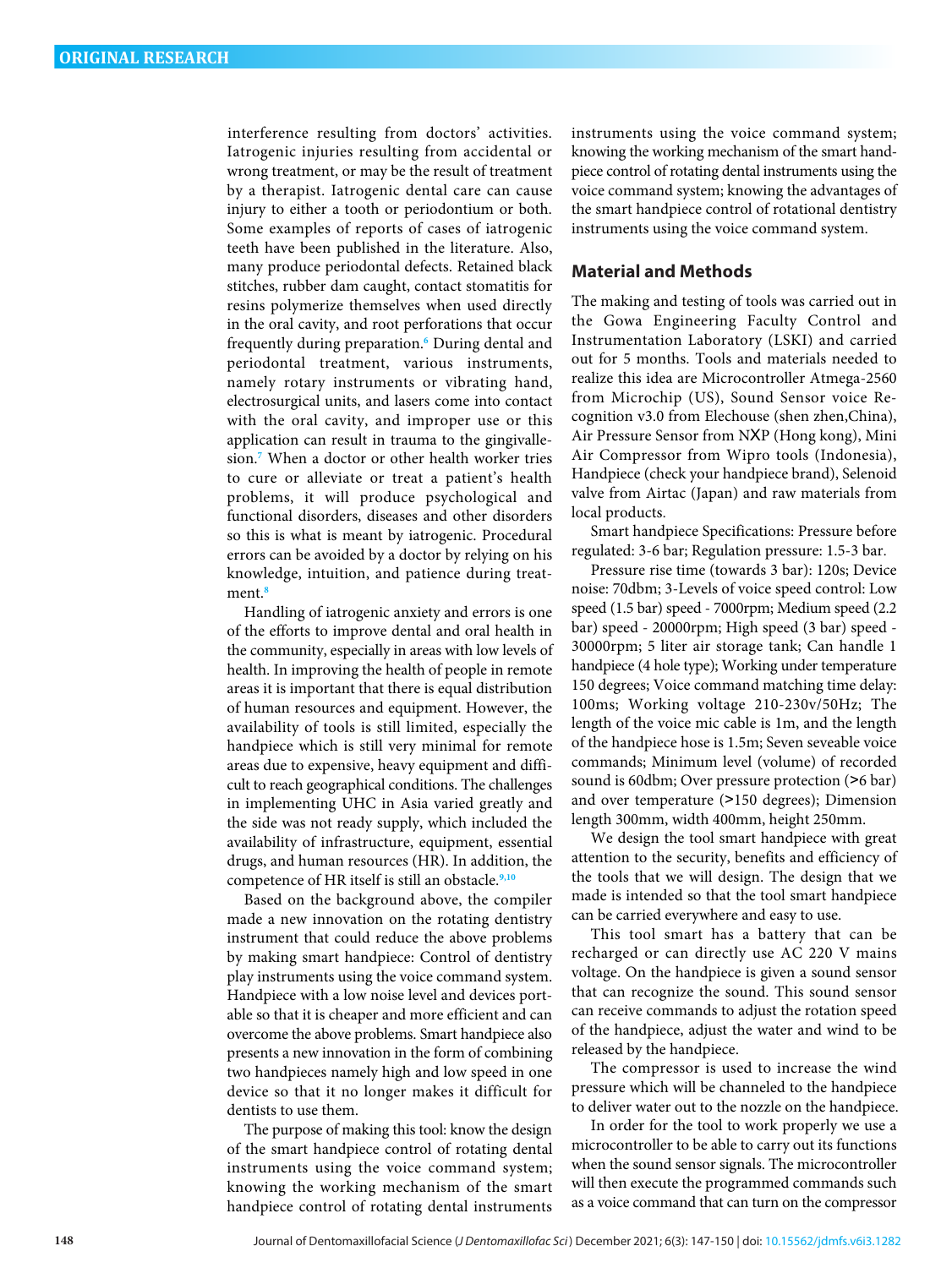<span id="page-2-0"></span>

**Figure 1 This function test is carried out to determine the success rate of smart handpiece in working**



**Figure 2 Smart handpiece design**

compressor to regulate the motor rotation and output of the water on the handpiece.

In the instrumentation stage, all components and materials are arranged like a design that was originally designed. For a battery power supply, it is connected to a step-DC circuit down to get the desired regulated voltage. Whereas for a 220 VAC power supply connected to a DC converter circuit so that the DC voltage is obtained, then connected to all loads. The control circuit uses a 5 VDC power supply that is used to operate control circuits such as sound sensors, temperature sensors and pressure sensors to receive input. While compressors, motor drivers, solenoid valves and displays as actuators. The design of the body of the tool uses aluminum as the main supporting bone so that it can protect all the components in it firmly. On the outside is wrapped in acrylic fiber

so that the design is more study. The handpiece is designed using the main filament material that is printed according to the design made. Uses a highspeed DC motor connected to a driver DC motor to adjust the rotating speed of the motor. Installation of nozzle [on](#page-3-0) the handpiece as a place for discharge of water and wind that has been channeled from the compressor and water pump. Installation of sound sensors, the output is connected directly to the microcontroller so that voice data can be directly processed and the microcontroller can directly make decisions from the sound given.

## **Results**

To make this tool easy and safe to use, the working mechanism of the tool is made as well [as](#page-3-0)  possible and a good safety system so that its use does not injure the user and does not cause damage to the tool. The microcontroller becomes the main brain or a place in the processing of commands from input and data processing and actuator control. The sound sensor is the main sensor in this tool whose output is connected directly to the microcontroller so that it can provide a direct input signal when it recognizes sound. When the voice command turns on the handpiece it reads the microcontroller activates a relay which will cause the handpiece to operate. When a voice command to change the rotational speed of the handpiece motor is entered, the microcontroller will adjust the Pulse-width modulation (PWM) value in the motor driver which will cause the motor speed to increase or decrease. Likewise, in controlling the compressor valve, turn on and the water pump. The sound sensor as the main controller that can regulate all processes in the operation of the han[dp](#page-3-0)iece makes it very easy to use so that users no longer need to use many switches to turn on or turn off all actuators in this tool.

The tool testing phase is carried out in order to see the performance of the to[ol a](#page-3-0)s expected. At the testing stage, several things that need to be considered include; the effectiveness of the sound sensor how well it receives commands from users, and sees the performance of actuators such as (compressors, water pumps, and motors). The most important thing is to supervise the entire [cir](#page-3-0)cuit so that there is no short circuit that can burn the components and injure the user.

#### **Discussion**

The main components of this smart handpiece are a handpiece and voice recognition module. The type of handpiece used is a high-speed wind turbine